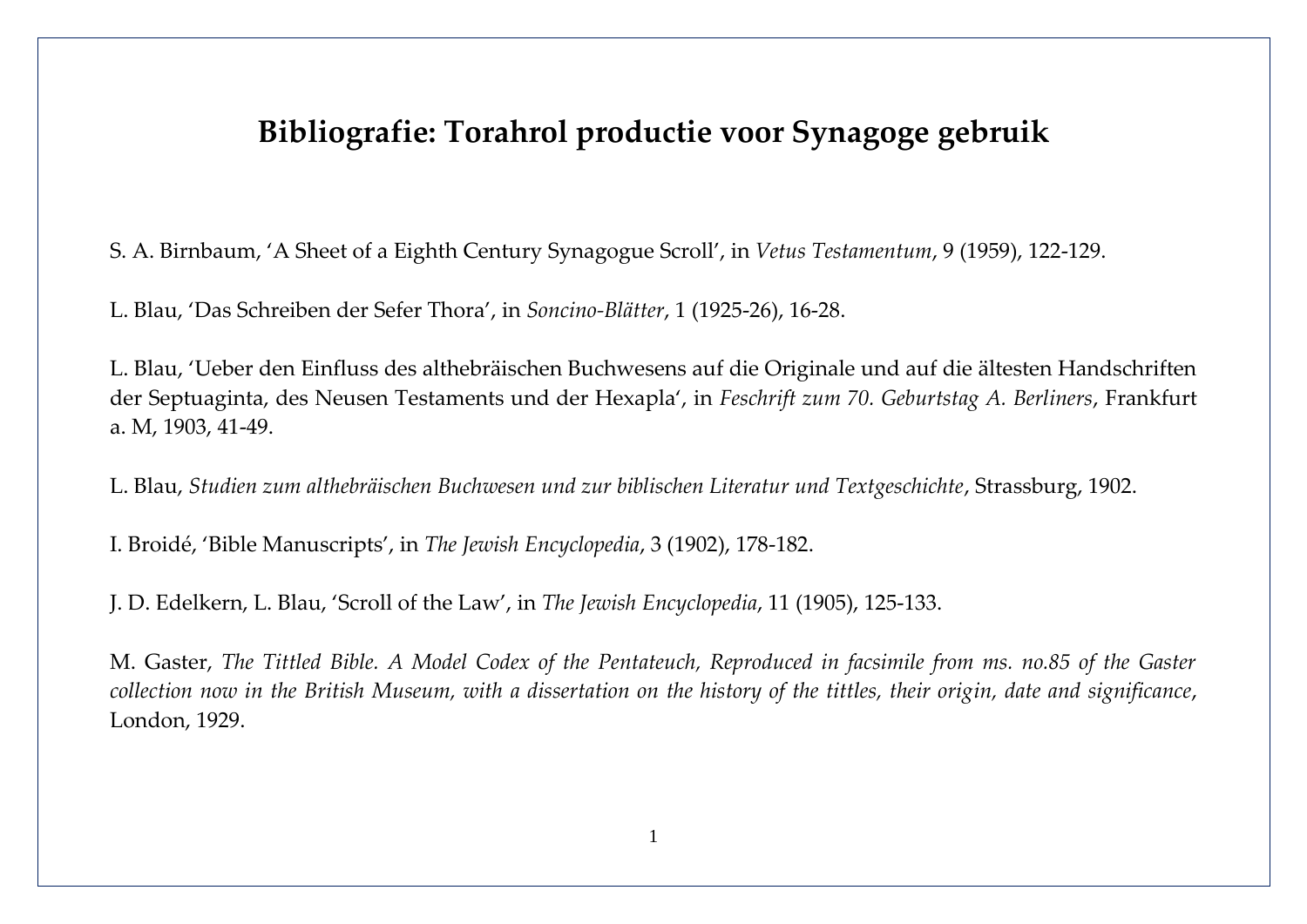M. Gaster, 'The Biblical Lessons: A Chapter on Biblical Archaeology', in *The Jewish Review* 3, 13 (May 1912), 194- 218; 16 (Nov. 1912), 292-325; 17 (Jan. 1913), 427-447.

A. Gold, *Tikkun: the Torah reader's compendium : chumash, haftaros and megillos, with translation, commentary, laws and customs = Tiqun le-qor'im*, commentary by Abie Gol, ed. Kestenbaum, New York, 2001.

M. Haran, 'Bible Scrolls in Eastern and Western Jewish communities, from Qumran to the High Middle Ages'), in *Hebrew Union College Abstracts*, 56 (1985), 21-62.

M. Haran, 'More Concerning Book-Scrolls in Pre-Exilic Times', in *Journal of Jewish Studies*, 35 (1984), 84-85.

M. Haran, 'Book-Scrolls at the Beginning of the Second Temple Period. The Transition from Papyrus to Skins', in *HUCA*, 54 (1983), 111-122.

M. Haran, 'Book-Scrolls in Israel in Pre-Exilic Times', in *Journal of Jewish Studies*, 33 (1982), 161-173.

A. Harvey, H. L. Strack, *Catalog der hebräischen Bibelhandschriften der kaiserlichen öffentlichen Bibliothek in St. Petersburg*, erster und zweiter Teil, St. Petersburg-Leipzig, 1875.

F. Hubmann, J. M. Oesch, 'Betrachtungen zu den Torarollen der Erfurter Handschriften-Sammlung. Untersuchungen zu Gliederung und Sonderzeichen', in *Die jüdische Gemeinde von Erfurt und die SchUM-Gemeinden. Kulturelles Erbe und Vernetzung*, ed. by F. Bussert, S. Laubenstein, (= Erfurter Schriften zur jüdischen Geschichte, 1), Jena, 2012, 96 - 117.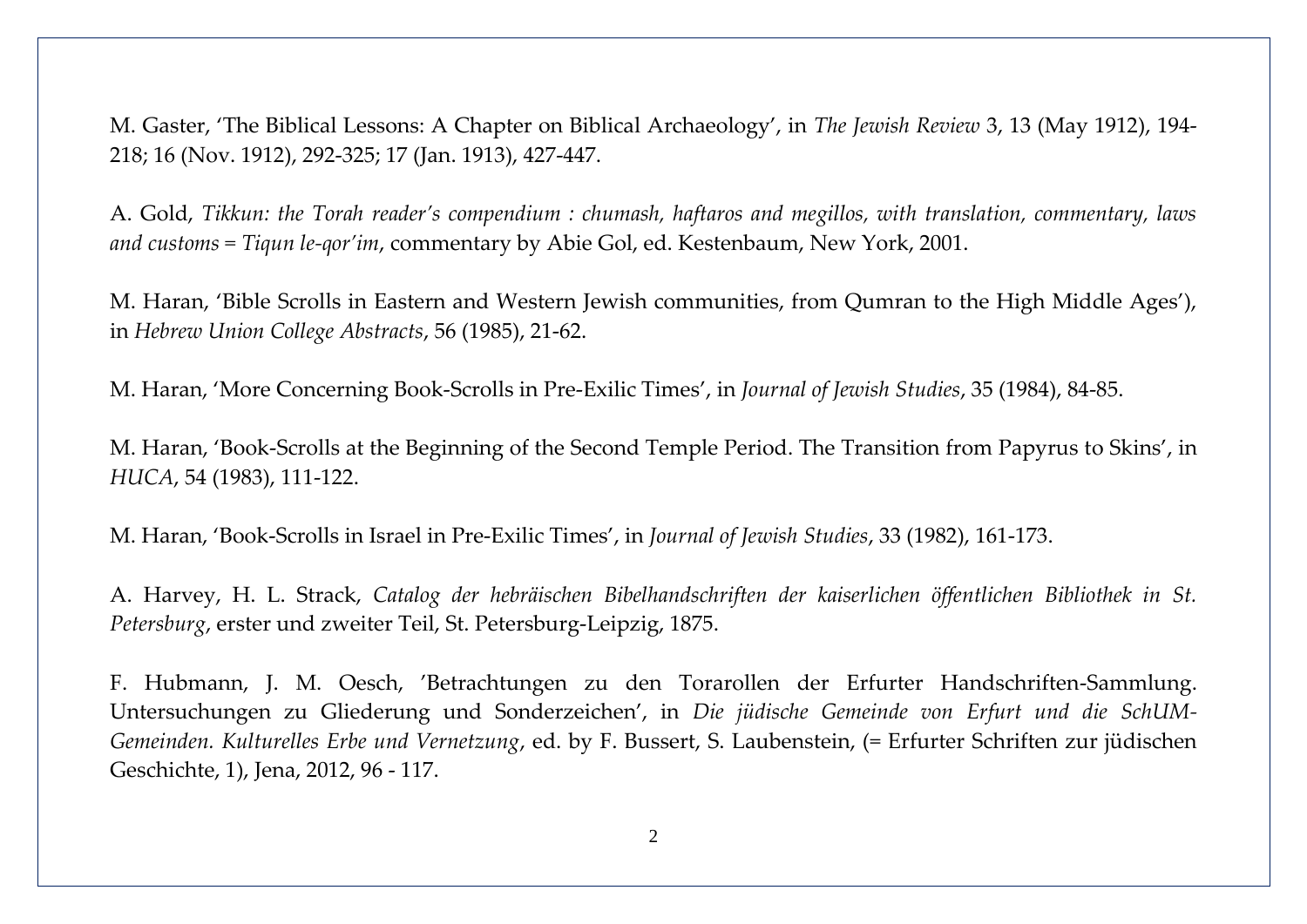F. Hubmann, J. M. Oesch, W. Urbanz, 'Studien zur Torarolle (Cod. hebr. 487) der Bayerischen Staatsbibliothek, München', in *Rationale Obsequium. ΛΟΓΙΚΗ ΛΑΤΡΕΙΑ*, ed. by Á. Szotyori-Nagy, (A hatvanéves Rokay Zoltán köszöntése), Budapest, 2008, 105 - 183.

J. M. Oesch, 'Drei Torarollen der Sammlungen BIBEL + ORIENT am Departement für Biblische Studien der Universität Fribourg', in *L'Ecrit et l'Esprit. Etudes d'histoire du texte et de théologie biblique en hommage à Adrian Schenker. Festschrift für Adrian Schenker*, ed. by D. Böhler, I. Himbaza, Ph. Hugo, (Orbis Biblicus et Orientalis, 214), Fribourg-Göttingen 2005, 248 - 265.

J. M. Oesch, 'Metatextelemente in hebräischen Torarollen', in *Von Sumer bis Homer. Festschrift für Manfred Schretter zum 60.Geburtstag am 25.Februar 2004*, ed. by R. Rollinger, (Alter Orient und Altes Testament, 325), Münster, 2005, 521 - 533.

J. M. Oesch, 'Skizze einer formalen Gliederungshermeneutik der Sifre Tora', in *Unit Delimitation in Biblical Hebrew and Northwest Semitic Literature*, ed. by M. C. A. Korpel and J. M. Oesch, (Pericope. Scripture as Written and Read in Antiquity, 4), Assen, 2003, 162 - 203.

J. M. OESCH, *Petucha und Setuma. Untersuchungen zu einer überlieferten Gliederung im hebräischen Text des Alten Testaments,* (Orbis biblicus et orientalis; 27), Freiburg, 1979.

J. S. Penkower, 'A Sheet of Parchment from a 10th or 11th Century Torah-Scroll: Determining its Type among Four Traditions (Oriental, Sefardi, Askennazi, Yemenite)', in *Textus*, 21 (2002), 235-269.

I. Pludwinski, *Mastering Hebrew Calligraphy,* Jerusalem, 2012.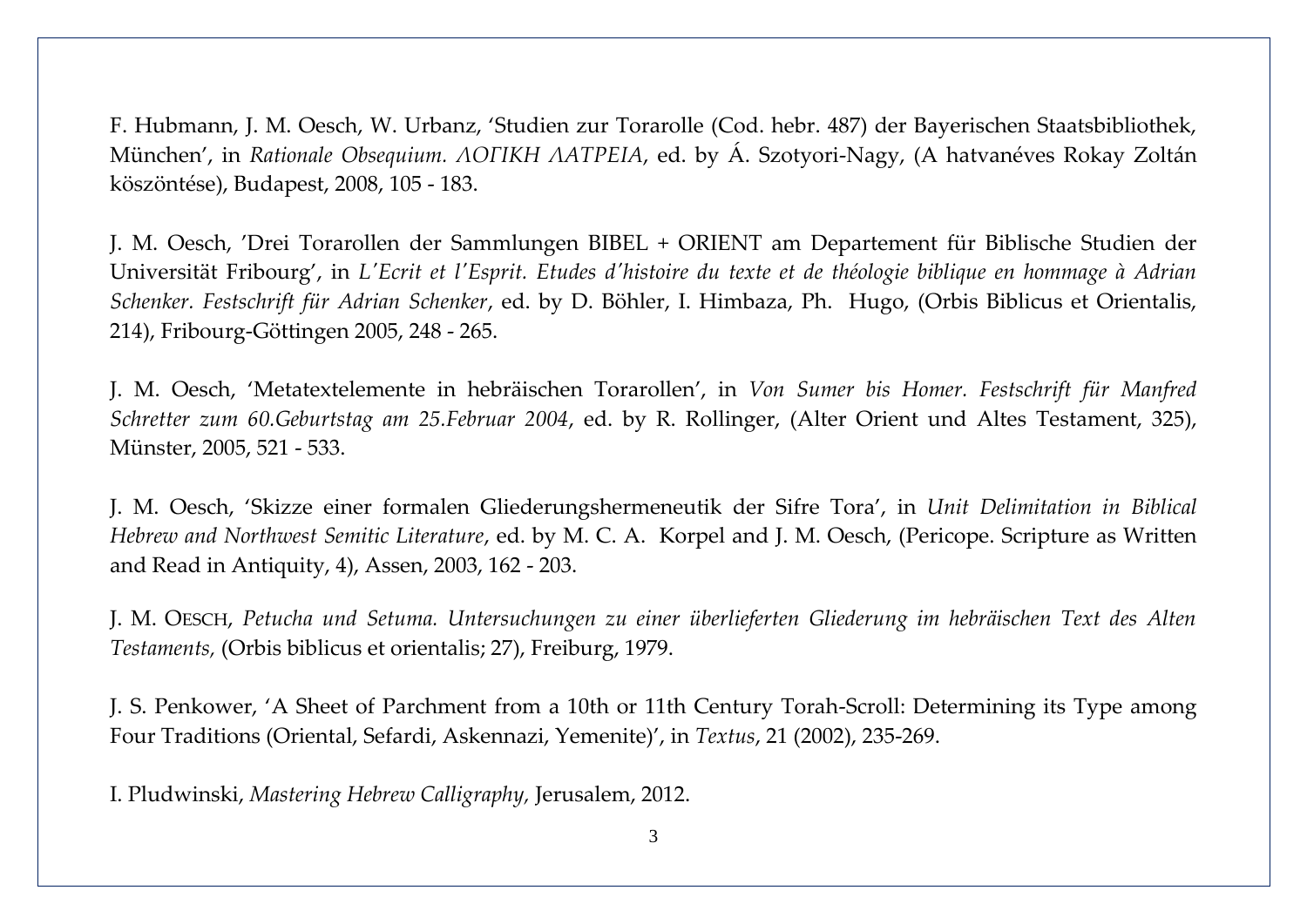E. Ray, 'Sofer: The Story of a Torah Scroll', Torah Aura Productions, 1998.

A. Rothkoff, I. Rabinowitz, 'Sefer Torah', in *Encyclopaedia Judaica*, (1971), 1100-1104.

P. Sanders, 'Missing Link in Hebrew Bible Formation', in *Biblical Archaeological Review*, (November/December 2015), 46-56, 76.

P. Sanders, 'The Ashkar-Gilson Manuscript: Remnant of a Proto-Masoretic Model Scroll of the Torah', in *Journal of Hebrew Scriptures*, 14 (2014). See http://www.jhsonline.org/ Articles/article\_201.pdf.

C. Sirat, 'The Bible and its study: Scrolls', in *Hebrew Manuscripts of the Middle Ages*, Ed. and transl. N. de Lange, Cambridge, 2002, 38-42.

C. Sira, M. Dukan, A. Yardeni, 'Rouleaux de la Tora antérieure à l'an mille', in *Comptes Rendues, Académie des Inscriptions & Belles-Lettres*, (Novembre/Décembre, 1994), 861-887.

I. W. Slotki, *Masseketh Soferim: Tractate for Scribes*, in *The Minor Tractates of the Talmud*, 2 vols., Ed. A. Cohen, London, 1965, Vol. I, 211-324.

A. Stahl, *The Torah scroll*, Ed. A. Gordon and I. Shachar, Trans: R. Grafman, Jerusalem, 1979.

D. Stern, *The Jewish Bible. A Material History*, Seattle, London, 2017.